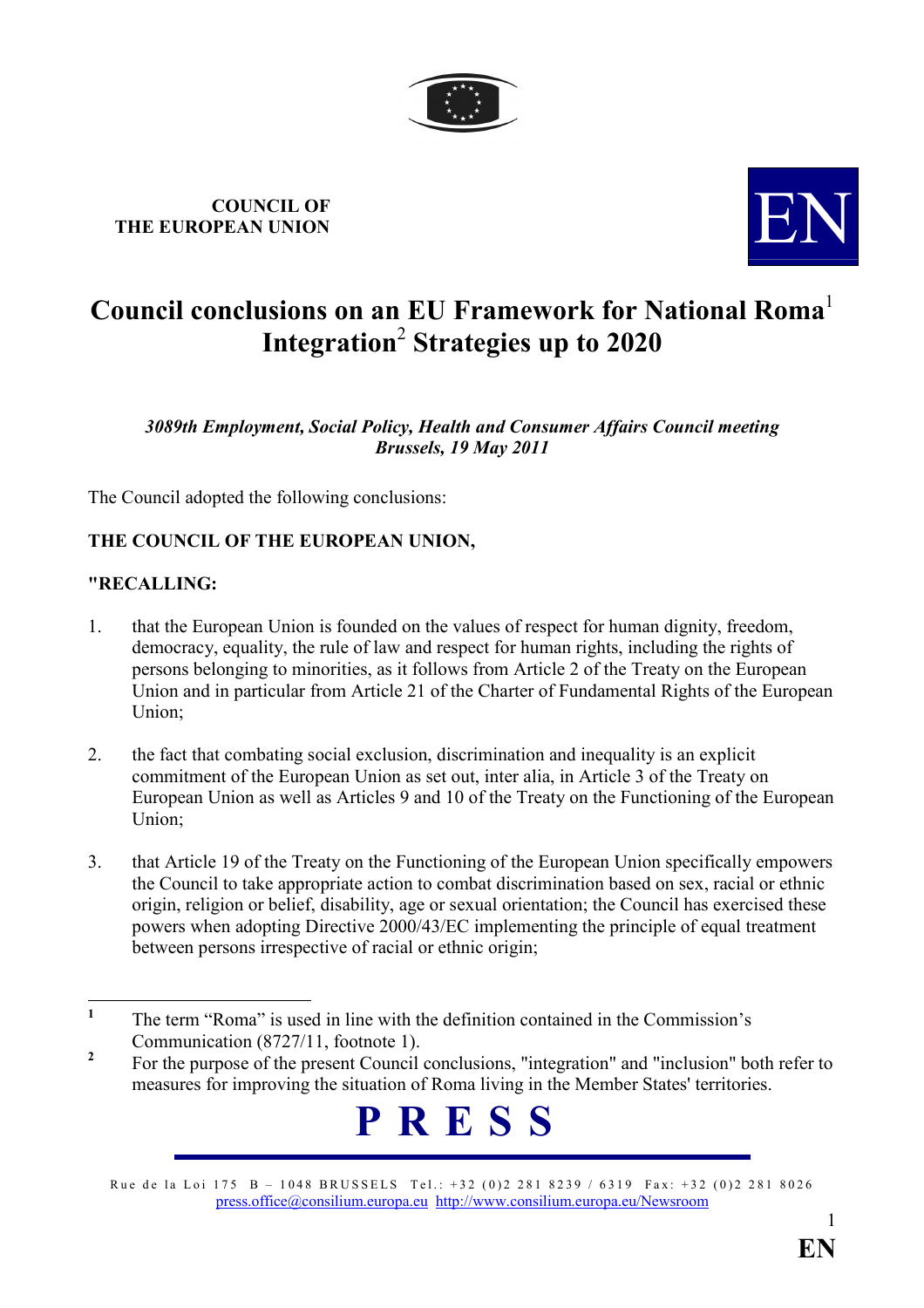- 4. the Presidency Conclusions of the European Council (December  $2007<sup>3</sup>$  and June  $2008<sup>4</sup>$ ); the Council Conclusions on the Inclusion of the Roma (December 2008<sup>5</sup>); the Council Conclusions on the Inclusion of the Roma and the Common Basic Principles on Roma Inclusion annexed thereto (June 2009<sup>6</sup>); the Council Conclusions on Advancing Roma Inclusion (June  $2010<sup>7</sup>$ ); the European Council Conclusions adopting the Europe 2020 Strategy (June  $2010$ )<sup>8</sup> and the Council Conclusions on the Fifth report on economic, social and territorial cohesion (February 2011)<sup>9</sup>;
- 5. the European Parliament Resolutions on the Situation of Roma women in the European Union (June 2006); on the Social situation of the Roma and their improved access to the labour market in the EU (March 2009); on the Situation of the Roma people in Europe (September 2010); and on the EU strategy on Roma inclusion (March 2011);
- 6. the Communication of the Commission on the social and economic integration of the Roma in Europe<sup>10</sup>, and the accompanying Staff Working Document "Roma in Europe: The Implementation of European Union Instruments and Policies for Roma Inclusion – Progress  $Report''<sup>11</sup>$ ;
- 7. the European Roma Summits which took place in Brussels on 16 September 2008 and in Córdoba on 8 April 2010;
- 8. the Opinion of the Committee of Regions on the Social and economic integration of the Roma in Europe (December 2010);
- 9. Regulation (EU) No 437/2010 of the European Parliament and of the Council of 19 May 2010 amending Regulation (EC) No 1080/2006 on the European Regional Development Fund as regards the eligibility of housing interventions in favour of marginalised communities<sup>12</sup>;

#### STRESSES THAT:

10. despite efforts at national, European and international level to advance Roma inclusion, many Roma still face deep poverty, profound social exclusion, barriers in exercising fundamental rights, and discrimination, which often means limited access to quality education, jobs and services, low income levels, sub-standard housing conditions, poor health and lower life expectancy. This situation does not only affect Roma, but also has an economic cost for society as a whole, including through the waste of human capital and loss of productivity;

9  $\frac{9}{10}$  6738/11.

 $^{11}$  8439/10 ADD 1.

<sup>&</sup>lt;sup>3</sup> 16616/1/07 REV 1.

<sup>4</sup> 11018/1/08 REV 1.

<sup>5</sup> 15976/1/08 REV 1.

<sup>6</sup>  $10394/09 + COR$  1.

<sup>7</sup>  $10058/10 + COR$  1.

<sup>8</sup> EUCO 13/1/10 REV 1.

 $\frac{10}{11}$  8439/10.

OJ L 132, 29.5.2010, p. 1.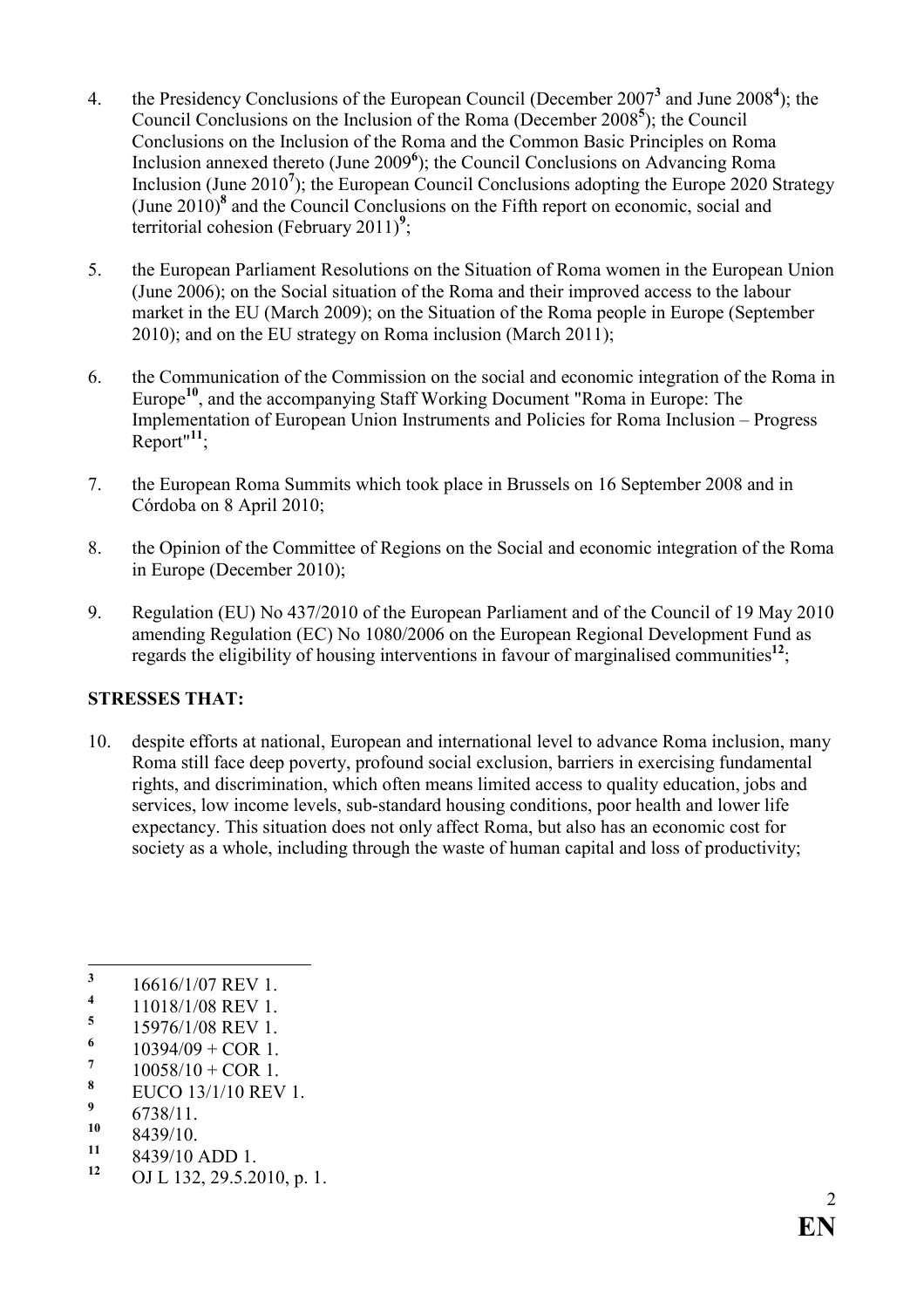- 11. the size and the social and economic situation of the Roma population are different in each Member State; therefore national approaches to Roma inclusion should be tailored to the specific circumstances and needs on the ground, including by adopting or continuing to pursue policies that address marginalised and disadvantaged groups, such as Roma, in a broader context;
- 12. the active involvement and participation of Roma themselves is essential for the improvement of their living conditions and for the advancement of their inclusion;
- 13. the protection of fundamental rights, notably by combating discrimination and segregation, in accordance with existing EU legislation and the international commitments of the Member States, is essential for improving the situation of marginalised communities including Roma;
- 14. improving the situation of Roma is not only an urgent social priority, but can also strengthen economic growth in the long term; successful inclusion policies will contribute to the Member States' efforts to reach the goals of the Europe 2020 Strategy, particularly the headline targets in the fields of employment, education and social inclusion;
- 15. the Member States have the primary competence for designing and implementing policies aimed at advancing the social and economic inclusion of Roma, and action taken at the EU level should take into consideration the different national circumstances and respect the principle of subsidiarity. Advancing Roma inclusion is also a common concern and interest of the Member States and the EU, and cooperation at EU level brings significant added value, improving competitiveness, productivity and economic growth, as well as social cohesion;
- 16. socio-economic aspects, and territorial aspects where relevant, should serve as the main basis for designing Roma inclusion policies in key fields such as education, employment, housing and healthcare, in line with the Common Basic Principle of "explicit but not exclusive targeting"<sup>13</sup> and in accordance with a human rights perspective. Specific measures to prevent or compensate for disadvantages linked to ethnic origin can also be taken;
- 17. special attention should be paid to the interests and difficulties of Roma women and girls, who face the risk of multiple discrimination, and thus a gender perspective needs to be applied in all policies and actions for advancing Roma inclusion;
- 18. there is an urgent need to stop the inter-generational transmission of poverty and social exclusion; with this in mind, the situation of Roma children needs to be improved from the earliest possible age in order to allow them to fulfil their potential. Education and training, with special attention to the gender perspective, as well as close cooperation with families have a crucial role to play in this;

 $13$ Common Basic Principle 2.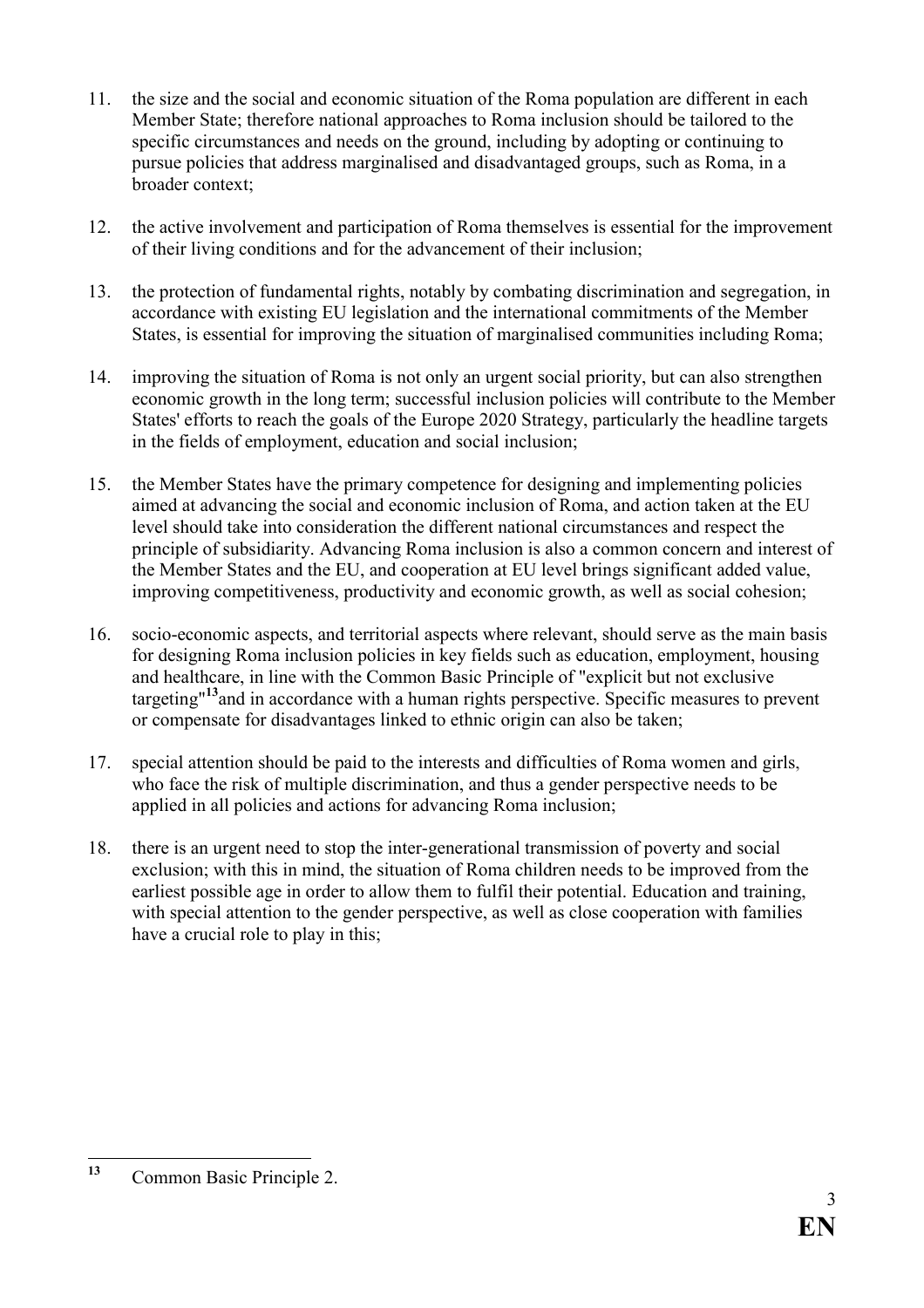#### WELCOMES:

19. the Communication of the Commission on an EU Framework for National Roma Integration Strategies up to 2020<sup>14</sup>, which invites Member States to adopt or develop further a comprehensive approach to Roma inclusion, and encourages them to set achievable national goals in the fields of education, employment, healthcare and housing, as well as to put in place a monitoring mechanism and make existing EU funds more accessible for Roma inclusion projects, in accordance with the size and the social and economic situation of the Roma population living in their territories and taking into account the different national circumstances;

### INVITES THE MEMBER STATES:

- 20. to improve the social and economic situation of Roma by pursuing a mainstreaming approach in the fields of education, employment, housing, and healthcare, taking into account, where appropriate, the Common Basic Principles on Roma Inclusion, as well as by ensuring equal access to quality services, and to apply an integrated approach to these policies and make the best use of the funds and resources available;
- 21. to set or continue working towards their goals, in accordance with the Member States' policies, in the fields of education, employment, healthcare and housing with a view to closing the gaps between marginalised Roma communities and the general population. Particular attention should be paid to the need to ensure equal access in practice. The goals could focus on the following priority areas, paying special attention to the gender dimension:
	- (a) access to quality education, including early childhood education and care, as well as primary, secondary and higher education, with particular reference to the elimination of possible segregation at school, the prevention of early school leaving and ensuring successful transitions from school to employment;
	- (b) access to employment, with particular reference to non-discriminatory access to the labour market, as well as active labour market policies, labour market programmes, adult education and vocational training, and support for self-employment;
	- (c) access to healthcare, with particular reference to quality healthcare including preventive healthcare and health education; and
	- (d) access to housing, with particular reference to social housing and the need to promote housing desegregation, and making full use of the financing that has recently become available in the context of the European Regional Development Fund<sup>15</sup>;
- 22. to prepare, update or develop their national Roma inclusion strategies, or integrated sets of policy measures within their broader social inclusion policies, for improving the situation of Roma, by the end of 2011, taking into account their specific circumstances, as well as to consider the need to advance the social and economic inclusion of Roma when designing, implementing and monitoring their National Reform Programmes in the context of the Europe 2020 Strategy;

 $14$  $\frac{14}{15}$  8727/11.

OJ L 132, 29.5.2010, p. 1.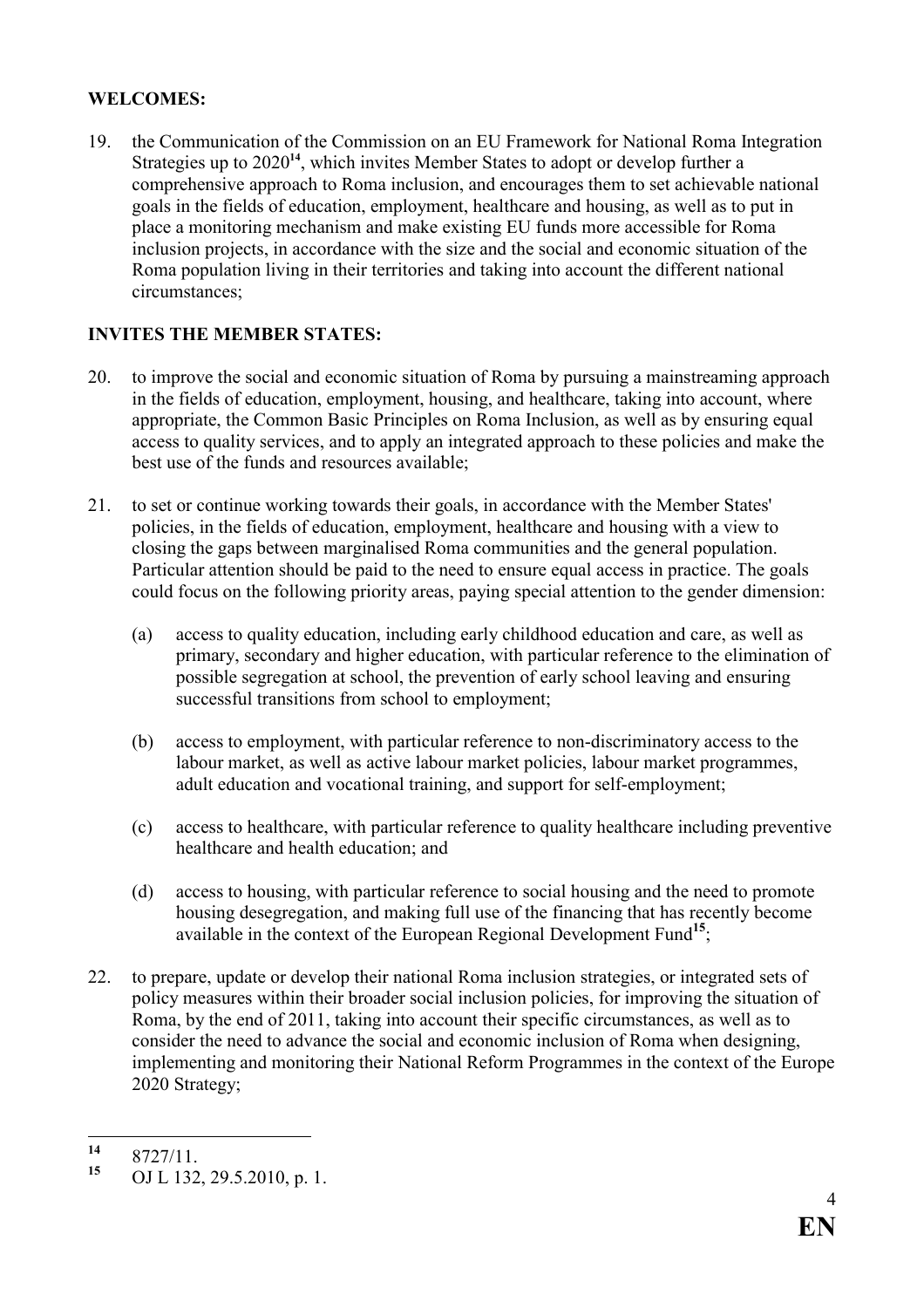- 23. to appropriately monitor and evaluate the impact of the Roma inclusion strategies or integrated sets of measures as referred to in paragraph 22;
- 24. to ensure, where appropriate, that available EU funds are used in line with national, regional and local Roma inclusion policies;
- 25. to identify and implement necessary measures for improving access to and ensuring the effective use of EU funds for the social and economic inclusion of Roma, including, for example, modification of operational programmes, making greater use of technical assistance and improving the predictability of financing by increasing the duration of projects and maximising the uptake of funds;
- 26. to promote desegregation in all policies and to avoid reproducing segregation, so as to overcome this problem in the long term;
- 27. to appoint a National Contact Point or use an already existing body in order to ensure effective monitoring of the Roma inclusion strategies or integrated sets of measures as referred to in paragraph 22 and to foster the exchange of good practices and discussions on evidence-based approaches in the area of Roma inclusion policies;
- 28. to promote the active involvement of Roma civil society and all other stakeholders, including at the regional and local levels, in policies to advance Roma inclusion;

#### INVITES THE COMMISSION:

- 29. to continue the work of the Roma Task Force, so as to mainstream Roma inclusion within EU policies and assess the role of EU funds in efforts to advance Roma inclusion in the EU as well as in the context of enlargement policy, thereby also fostering the exchange of best practices and contributing to the discussions on the future of the EU financial instruments and their more effective use;
- 30. to pursue rigorous monitoring of the implementation of Council Directive 2000/43/EC which is a powerful instrument for combating discrimination based on ethnic origin;
- 31. to appropriately assess the success of Member States' Roma inclusion policies in accordance with their respective approaches, and within existing coordination mechanisms such as the Open Method of Coordination;

#### INVITES THE COMMISSION AND THE MEMBER STATES, in close cooperation and in accordance with their respective competences:

- 32. to consider mainstreaming the fight against segregation and extreme poverty, as well as the promotion of equal opportunities for marginalised communities, including Roma, across all relevant policy areas, including in the context of the EU funds, and based on clear and verifiable criteria;
- 33. to ensure that the various EU funds available work together in a more integrated and flexible manner in the future, providing an appropriate framework for integrated, long-term actions for advancing Roma inclusion;